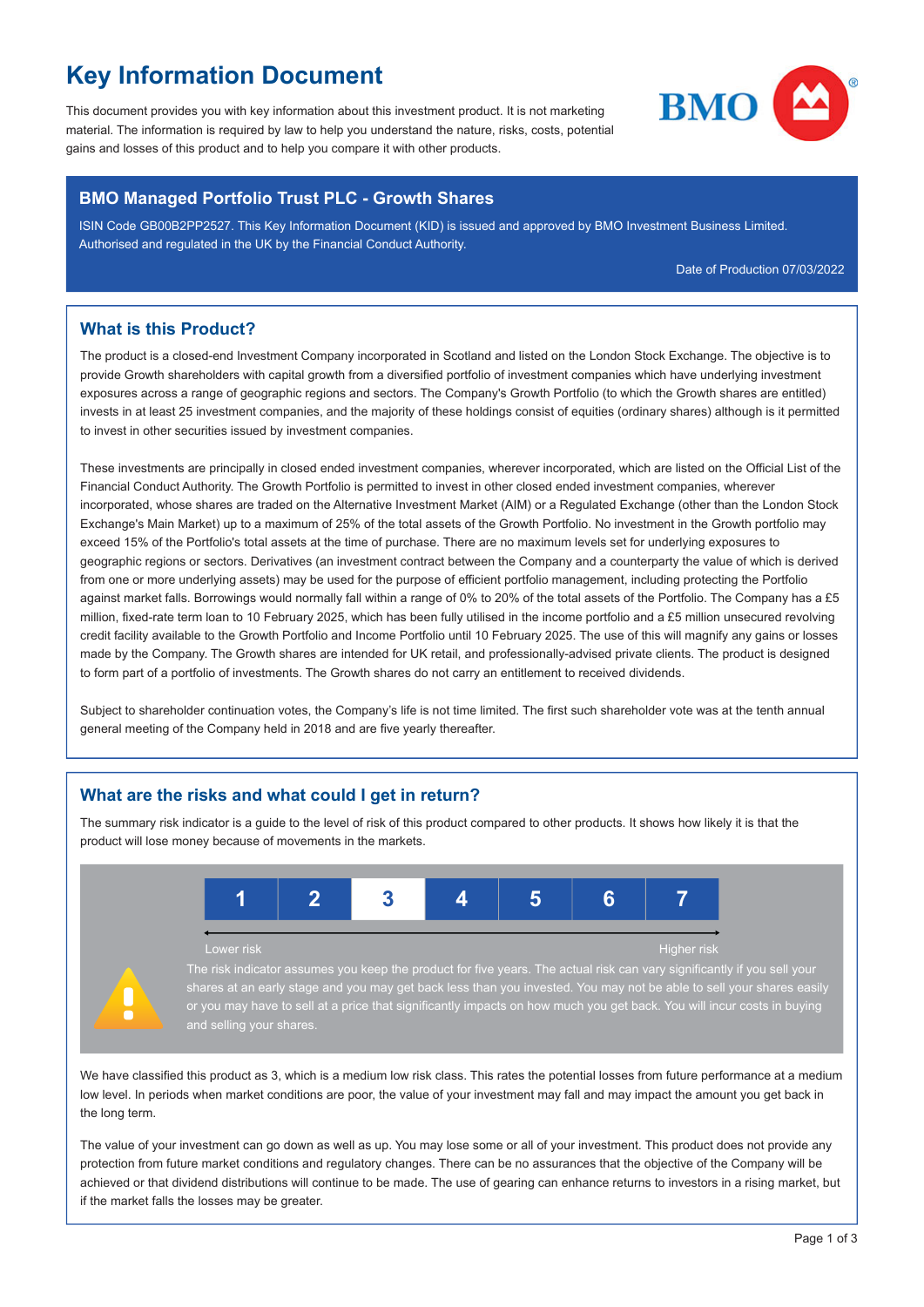## **What are the risks and what could I get in return? (continued)**

Assuming you invest £10,000, this table shows how your investment could perform and what you could get back over the next 5 years under different scenarios. You can compare them with the scenarios of other products. The scenarios presented are an estimate of future performance based on evidence from the past but are not an exact indicator. What you get will depend on how the market performs and how long you keep the investment. Market developments in the future cannot be accurately predicted. The scenarios shown are only an indication of some of the possible outcomes based on recent returns. Actual returns could be lower.

The figures shown include all the costs of the product itself, where applicable, but do not include all the costs that you may pay to your advisor or plan manager, or local transaction taxes.

| <b>Investment £10,000</b> |                                     |           |           |                                            |  |  |  |
|---------------------------|-------------------------------------|-----------|-----------|--------------------------------------------|--|--|--|
| <b>Scenarios</b>          |                                     | 1 year    | 3 years   | 5 years<br>(Recommended<br>holding period) |  |  |  |
| <b>Stress scenario</b>    | What you might get back after costs | £2,955    | £6,605    | £5,804                                     |  |  |  |
|                           | Average return each year            | $-70.45%$ | $-12.91%$ | $-10.31%$                                  |  |  |  |
| Unfavourable scenario     | What you might get back after costs | £9,256    | £9,529    | £10,138                                    |  |  |  |
|                           | Average return each year            | $-7.44%$  | $-1.60%$  | 0.27%                                      |  |  |  |
| Moderate scenario         | What you might get back after costs | £10,724   | £12,266   | £14,029                                    |  |  |  |
|                           | Average return each year            | 7.24%     | 7.05%     | 7.01%                                      |  |  |  |
| Favourable scenario       | What you might get back after costs | £12,313   | £15,646   | £19,238                                    |  |  |  |
|                           | Average return each year            | 23.13%    | 16.09%    | 13.98%                                     |  |  |  |

## **What happens if the Company is unable to pay out?**

The Company's shares are listed on the London Stock Exchange. Should the Company be liquidated, the amount you receive for your holding will be based on the value of assets available for distribution after all other liabilities, but before shareholders, have been paid. Shareholders in this company do not have the right to make a claim to the Financial Services Compensation Scheme in the event that the Company is unable to pay out.

#### **What are the costs?**

The Reduction in Yield (RIY) shows what impact the total costs you pay will have on the investment return you might get. The total costs take into account one-off, ongoing and incidental costs. The amounts shown below are the cumulative costs of the product itself depending on how long you remain invested. The figures assume you invest £10,000. The figures are estimates and may change in the future. The person selling or advising you about this product may charge you other costs. If so, that person will provide you with information about those costs and show you the impact that all costs will have on your investment over time.

| <b>Investment £10,000</b>       |                             |                              |                           |  |  |  |
|---------------------------------|-----------------------------|------------------------------|---------------------------|--|--|--|
| <b>Scenarios</b>                | If you cash in after 1 year | If you cash in after 3 years | If you cash in at 5 years |  |  |  |
| Total costs                     | £293                        | £914                         | £1,586                    |  |  |  |
| Impact on return (RIY) per year | 2.75%                       |                              | 2.75%                     |  |  |  |